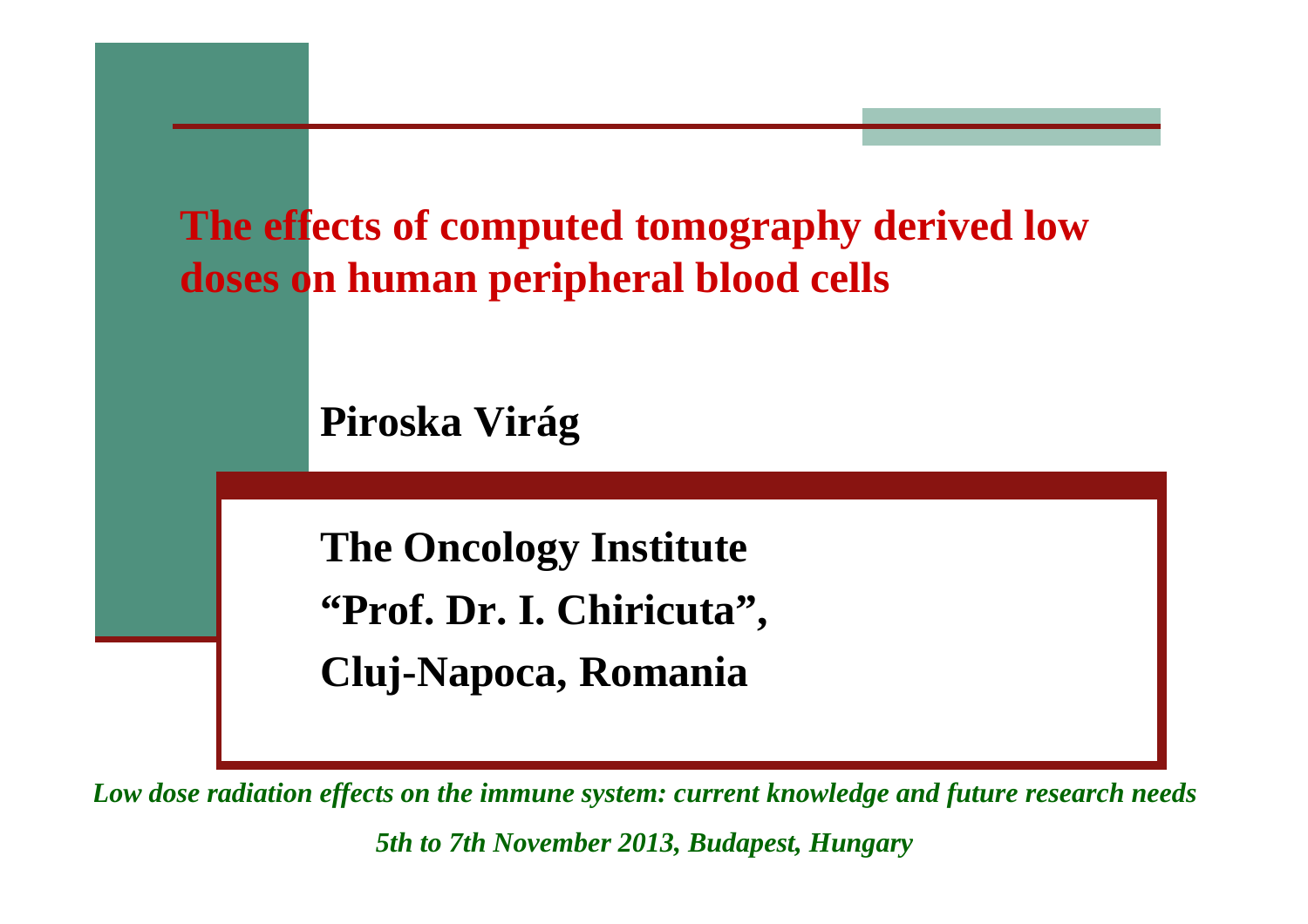## **Introduction**

- **Persons at risk for repeated radiation exposure (healthcare professionals, nuclear industry workers) are regularly monitored and restricted to effective doses of 100 mSv every 5 years (max. 50 mSv/year);**
- **Radiation exposure in patients who underwent medical imaging procedures is not typically monitored;**
- **Diagnostic imaging using x-rays continue to be the most common application of radiation in medicine (radiography, fluoroscopy, computed tomography, interventional radiology and bone densitometry);**
- **As the use of computed tomography (CT) has increased rapidly in the past few years, we considered that evaluations in patients who have undergone this examination can provide some valuable information on radiation risk;**
- **The aim of our study was to estimate the immediate cytogenetic effects of the exposure to low doses of irradiation on human peripheral blood cells during CT examination.**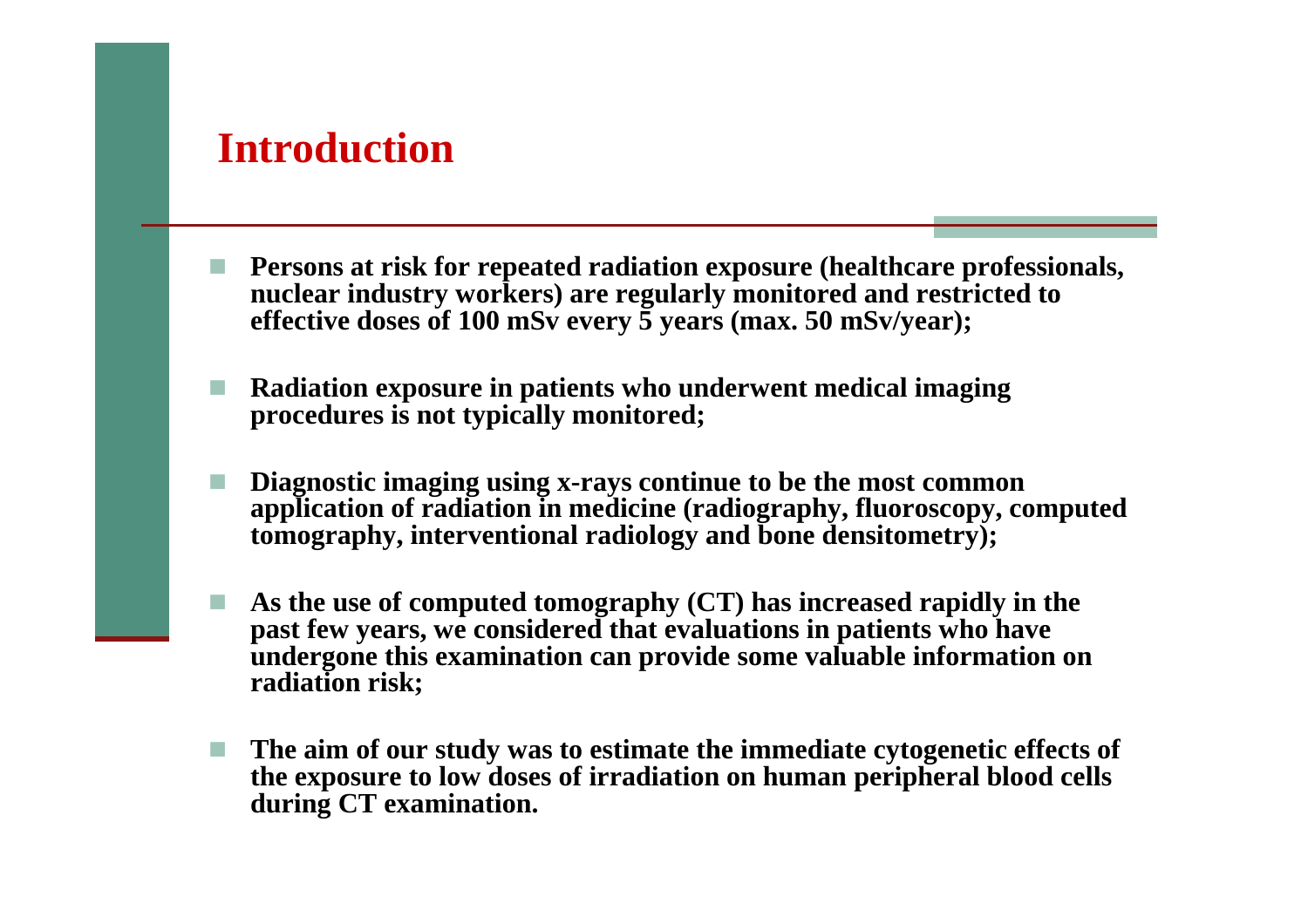# **Computed tomography (CT)**

- **Inception of CT in 1970;**
- **Use has increased rapidly (7 fold for the entire population in the past decade; 15% of the total x-ray examinations; 70% of the radiation doses from medical procedures);**
- **The reasons for the increase in utilization: extremely rapid scanning; user-friendly three-dimensional software programs and multi-plannar imaging;**
- **CT involves higher radiation doses than the conventional x-ray imaging procedures (10-20 mGy vs. 0.02-10 mGy);**
- **Doses (expressed in** *absorbed dose***,** *organ dose* **or** *effective dose***) depend on a variety of factors: number of scans; tube current; tube voltage; the size of the patient; the scan pitch; the slices thickness etc.**
- m. **CT types: - axial CT – for head scans;**
	- **- helical or spiral CT – for body scans;**
- $\mathcal{L}_{\mathcal{A}}$ **Indications: - diagnosis in sympthomatic patients;**

**- screening in asympthomatic patients.**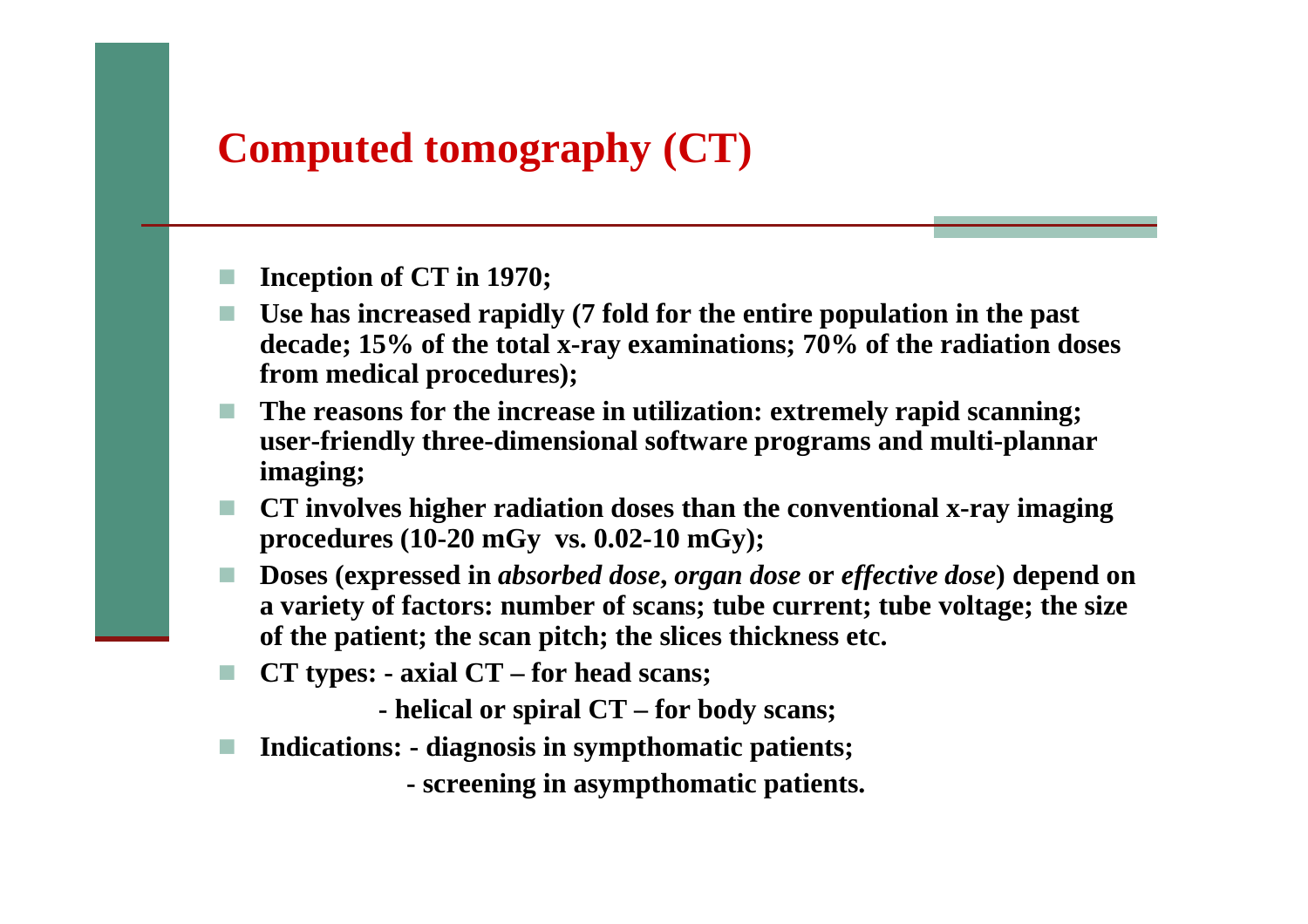## **Patients and methods**

**Patients: 13 untreated subjects, with different types of malignancies, subjected to CT, divided into two groups:** 

**- 6 were given cranial CT (CRN-CT), Pace (General Electrics, Japan) mean absorbed dose of 17.5 mGy;**

**- 7 thorax-abdomen-pelvis CT (TAP-CT), Aura (Philips, Netherlands) mean absorbed dose of 43.85 mGy ;** 

**blood samples were collected before and immediately after CT;** 

T. **determinations were assessed on whole blood or peripheral blood mononuclear cells (PBMCs) isolated from whole blood in density gradient.**

#### **Methods:**

- **the basal DNA lesions and those induced by irradiation were determined in fresh blood cells by Single Cell Gel Electrophoresis or Comet assay (CA);**
- **the potential chromosomal aberrations, induced by ionizing radiations were evaluated from cryopreserved PBMCs with Cytokinesis BlockedMicronucleus assay (CBMA);**
- **statistical processing of the experimental data was accomplished using GraphPad Prism software program, version 5.0 (GraphPad, San Diego, Ca, USA) and Excel. Statistical comparison between groups was made by** *t* **Student Test (p<0.05 statistical significance).**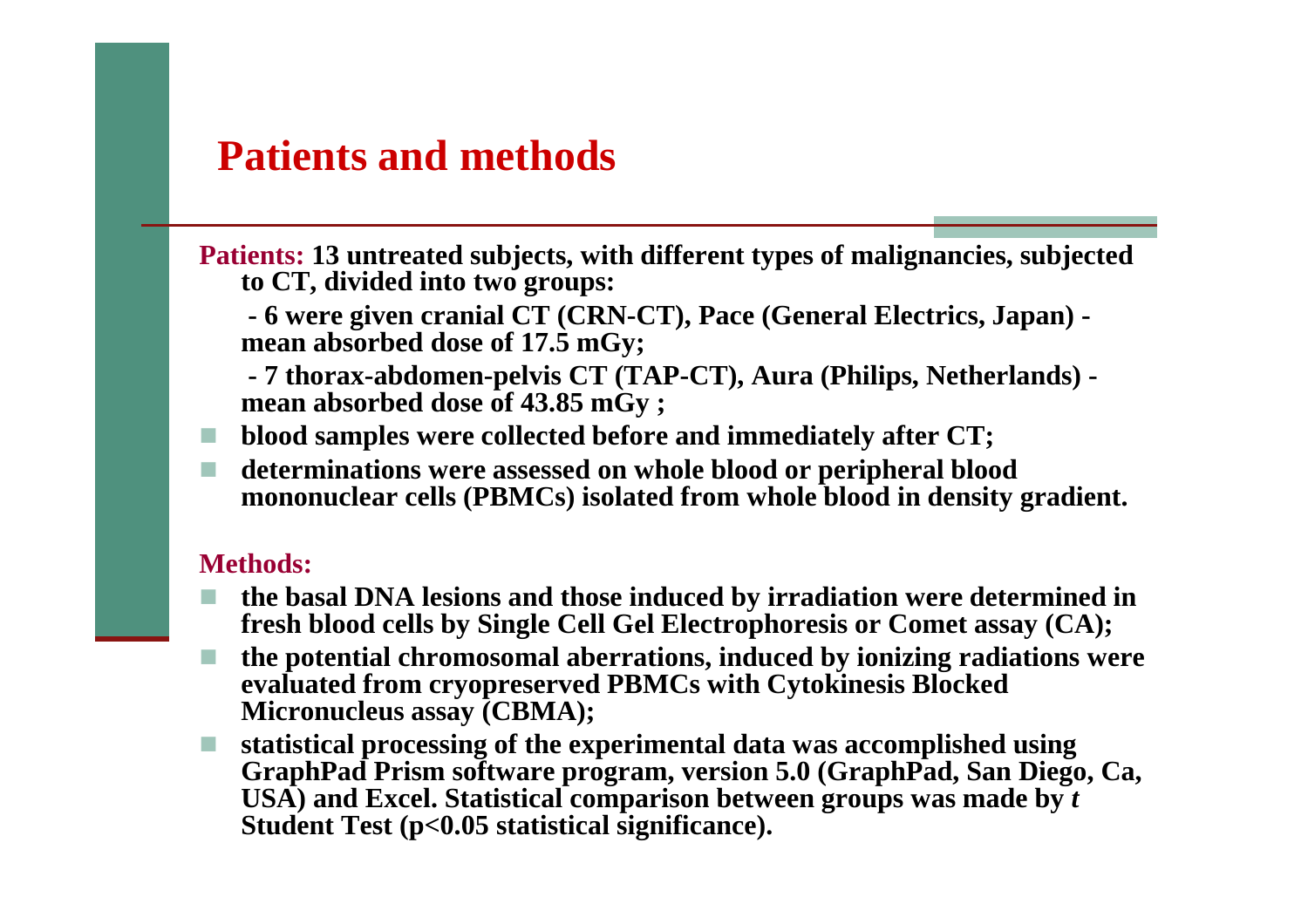### **Single Cell Gel Electrophoresis or Comet assay (CA)**

**Is a highly sensitive method for the assessment of DNA damage formation and repair (***Tice et al., 2000***), briefly:**

- **leukocytes from whole blood were embedded in low melting agarose;**
- **cells were layered onto slides precoated with normal melting agarose;**
- **the "cell-slides" were immersed in lyses solution to remove all non-nucleic material;**
- **electrophoresis was conducted in alkaline buffer (pH 13.2) at a field strength of 25V/300mA;**
- **slides were neutralized, fixed with ethanol, stained with Ethidium bromide and incubated in the dark;**
- **for the visualization of DNA damage an epifluorescent microscope was used (excitation filter: 510-560 nm, barrier filter: 590 nm) and 200 cells were analyzed per sample.**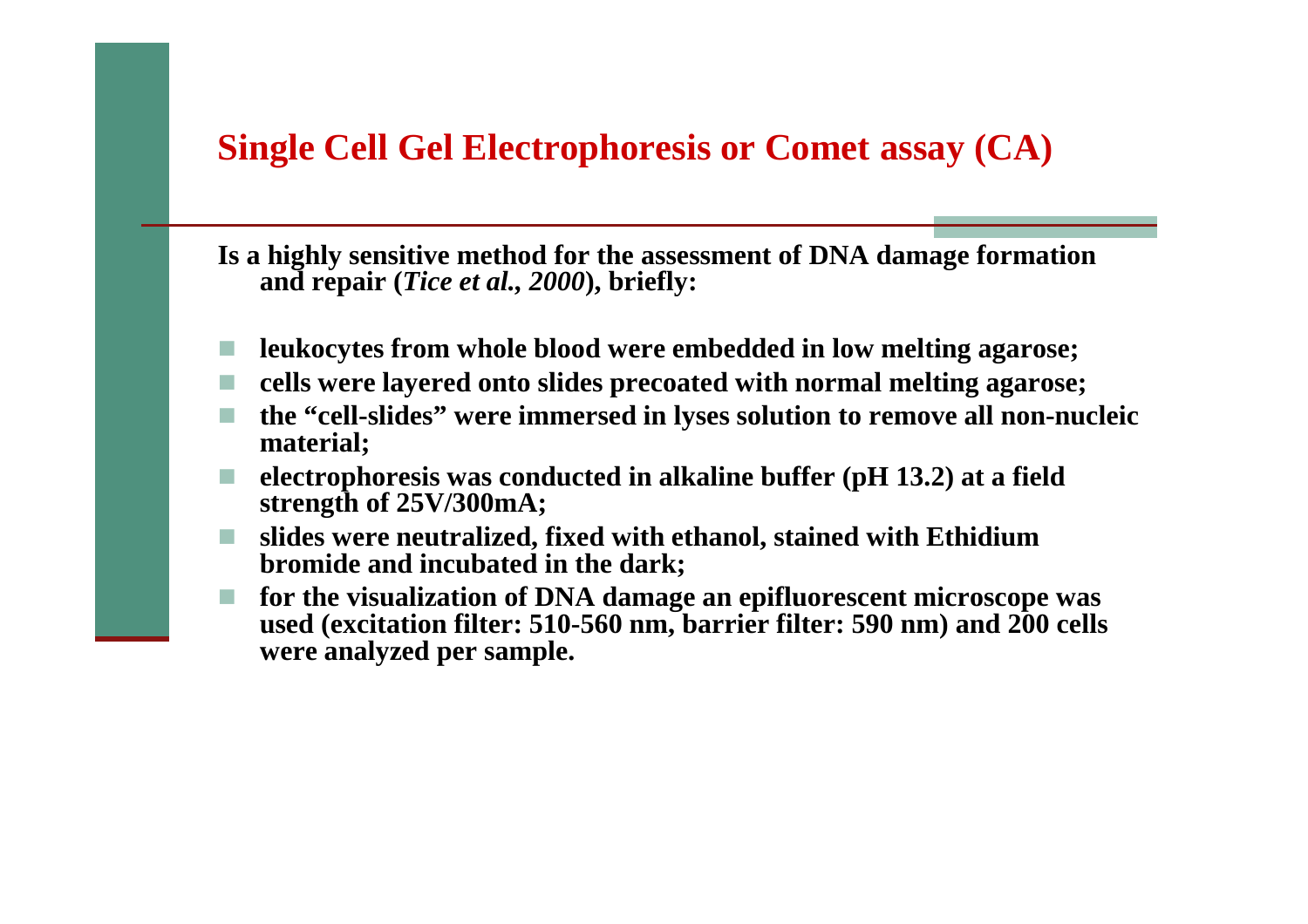**Representations of comet images and classes and parameters calculated by CA:** *lesion score (LS)* **and** *tail factor (TF)*



- **SL [UR]= A**⋅**0+B**⋅**1+C**⋅**2+D**⋅**3+E**⋅**<sup>4</sup> 5**
- **A,B,C,D,E – number of cells in comet classes 0,1,2,3,4**
- $\sim$  **TF [%] = (A**⋅**FA+ B**⋅**FB+ C**⋅**FC+ D**⋅**FD+ E**⋅**FE)/ Total number of cells**
- **A,B,C,D,E – number of cells in comet classes 0,1,2,3,4**
- **FA-FE – mean proportion of DNA in the comet tail**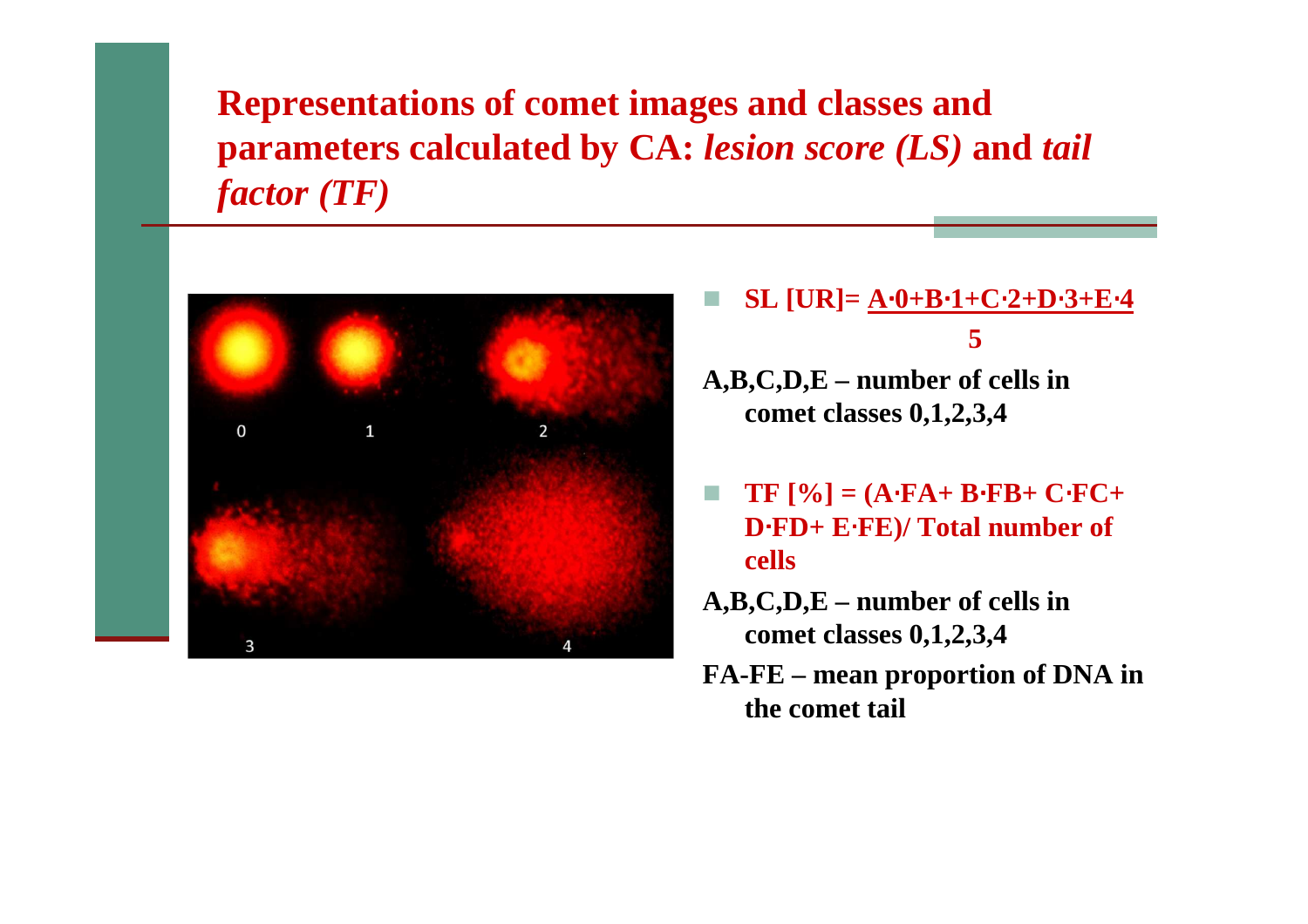### **The Cytokinesis Block MicroNucleus assay (CBMA)**

- **Is one of the most used methods for assessing unstable chromosomal aberrations, such as acentric chromosomal fragments, which are visible in interphase as extra nuclear corpuscles named micronuclei (***Fenech, 2000***), briefly:**
- **PBMCs isolated before and after CT were treated with Phytohemagglutinin M (PHA) to stimulate cell division and to ensure maximum yield of binucleated cells (20 µg PHA/ml cell culture);**
- × **Cytochalasin B (Cyt B) was added to block cytokinesis process after 44 hours of incubation (6 µg Cyt B/ml cell culture);**
- **cells were harvested by cytocentrifugation at the end of the 28 hours incubation with Cyt B;**
- a s **the cells were stained with Giemsa 10% and examined at 1000x magnification.**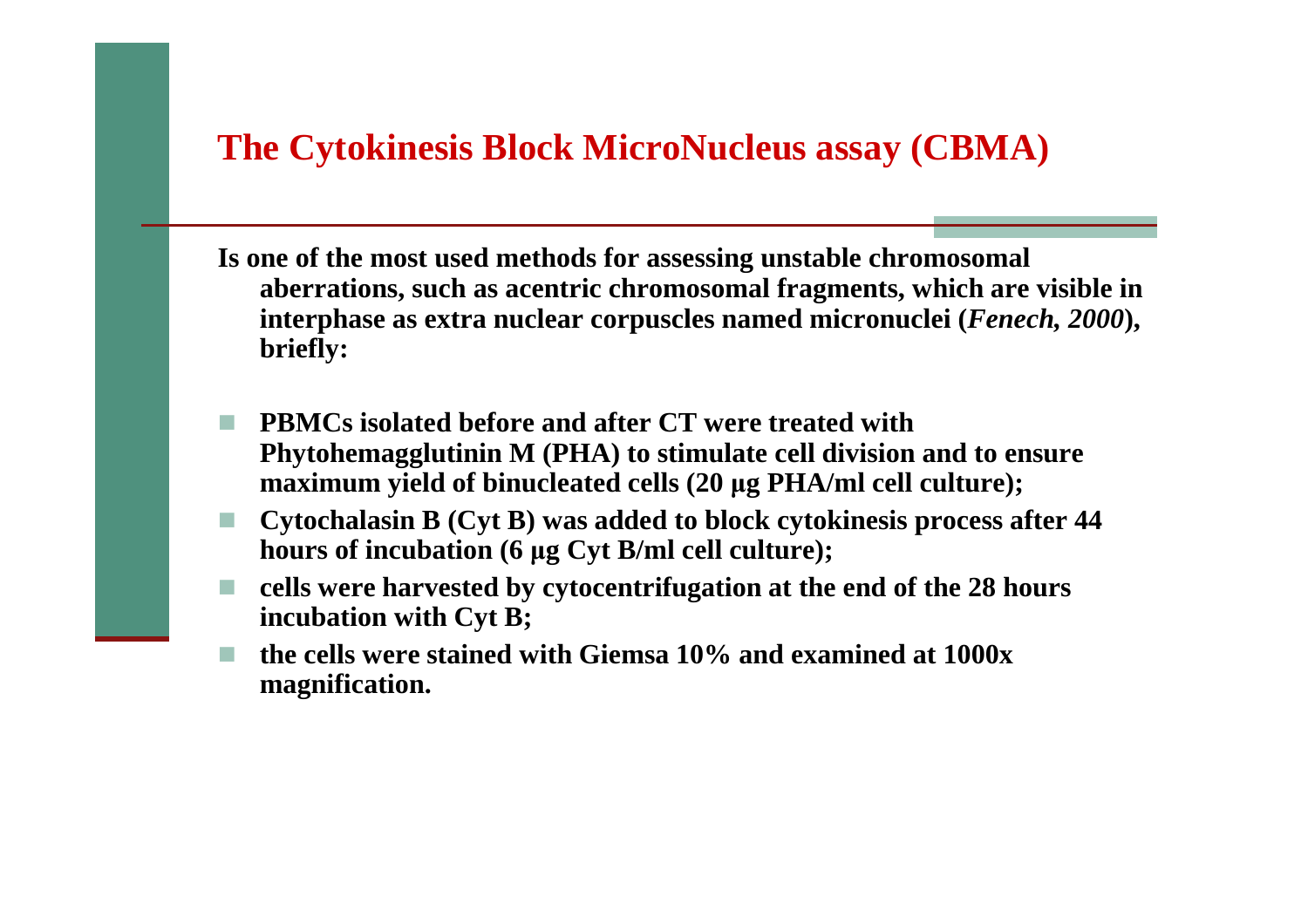## **Representations of binucleated cells and micronuclei and mathematical values obtained by CBMA**



 $\mathcal{L}_{\mathcal{A}}$  **Percentage of binucleated cells with micronuclei (%Bi+Mni)** 

T. **Number of micronuclei in <sup>1000</sup> binucleated cell (Nr.Mni/1000Bi)**

#### **Giemsa stain, 1000x**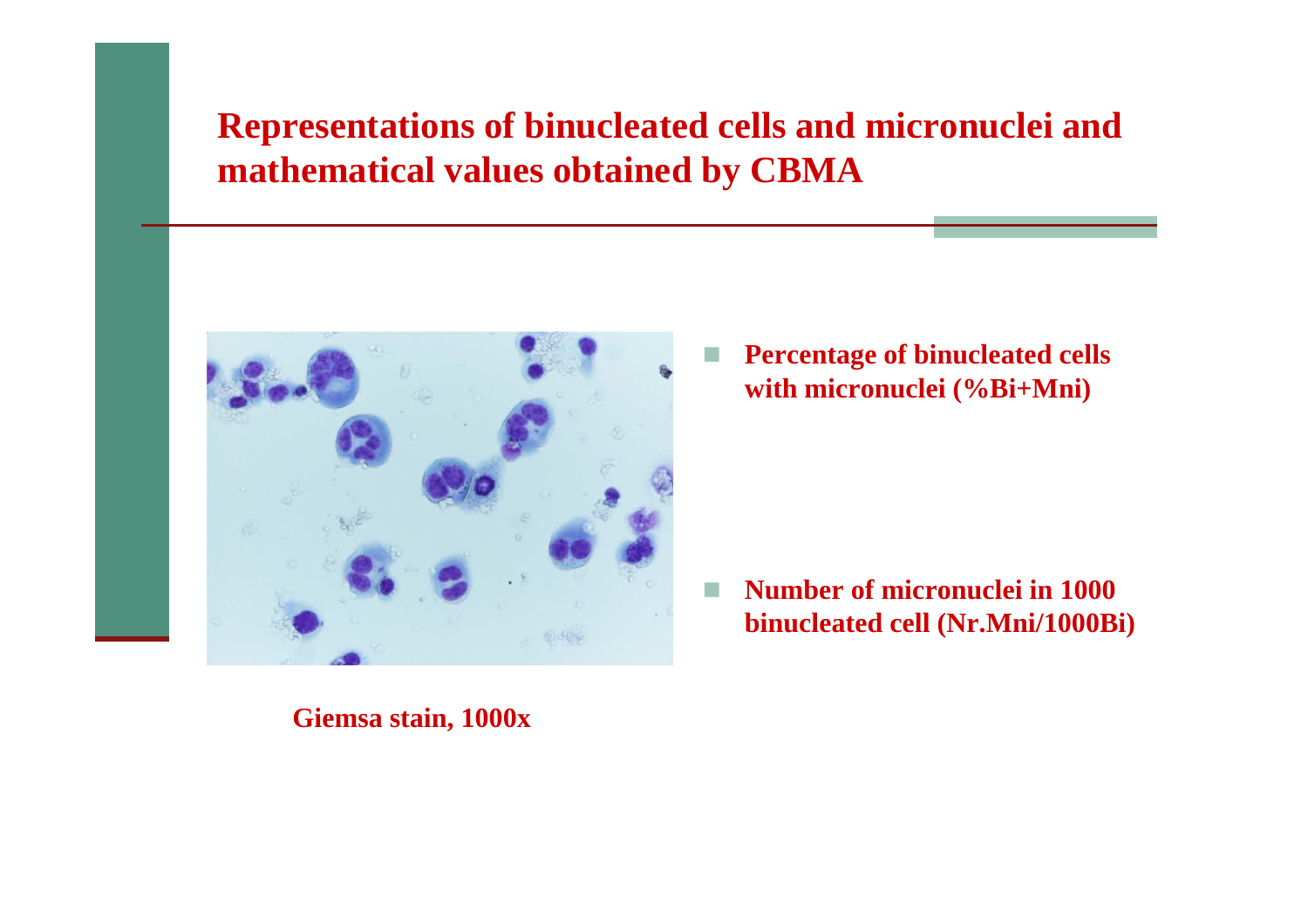## **Mean values of the CA determinations expressed by:** *lesion score (LS)* **and** *tail factor (TF)* **in patients subjected to CT**

*LS [UR]*

*TF [UR]*



**1-CRN; 2-TAP; 3-global evaluation**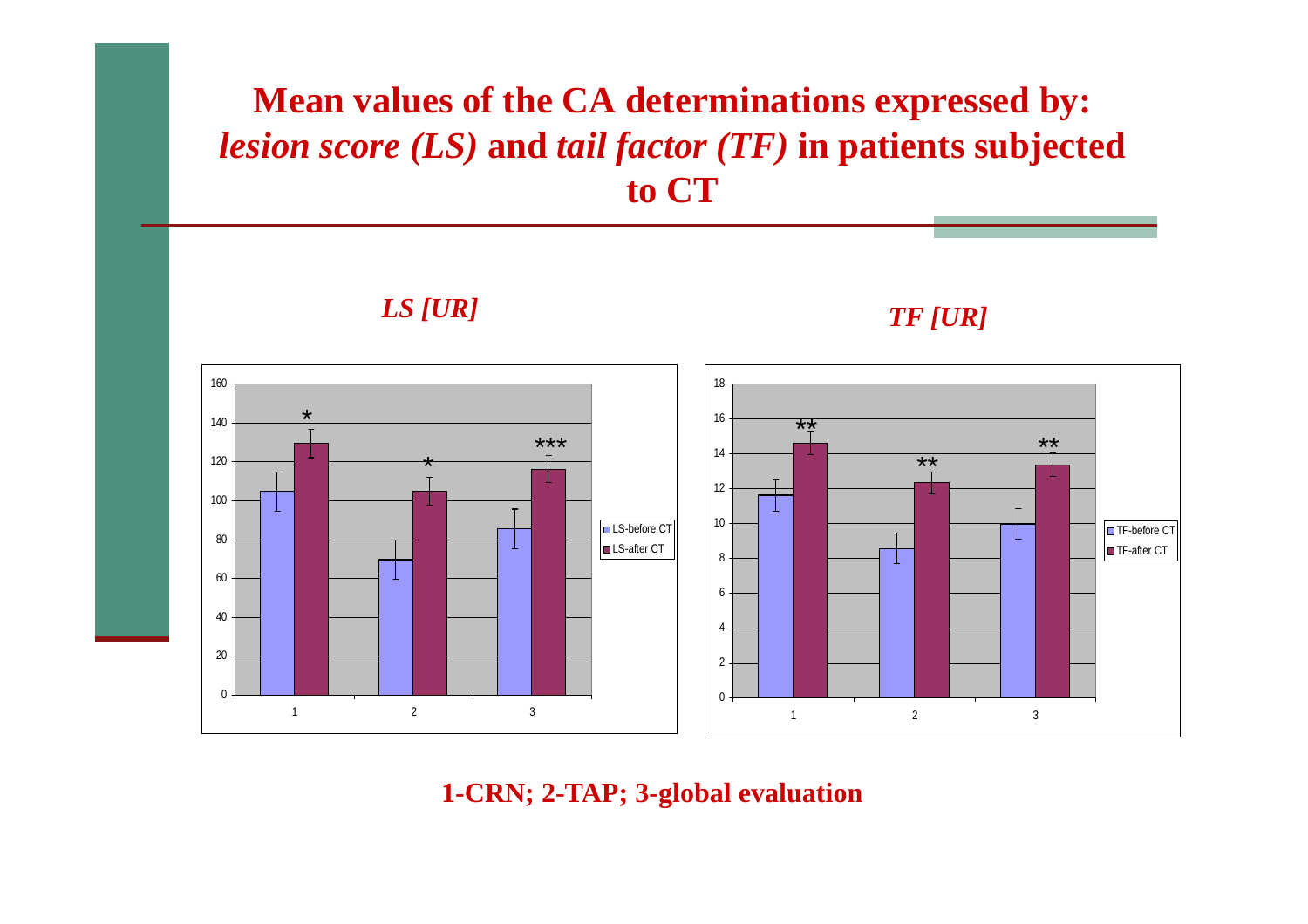# **Mean values of the CBMA determinations evaluated by:** *%Bi+Mni* **and** *Nr.Mni/1000Bi* **in patients subjected to CT**

*%Bi+Mni Nr.Mni/1000Bi*



#### **Global evaluation**